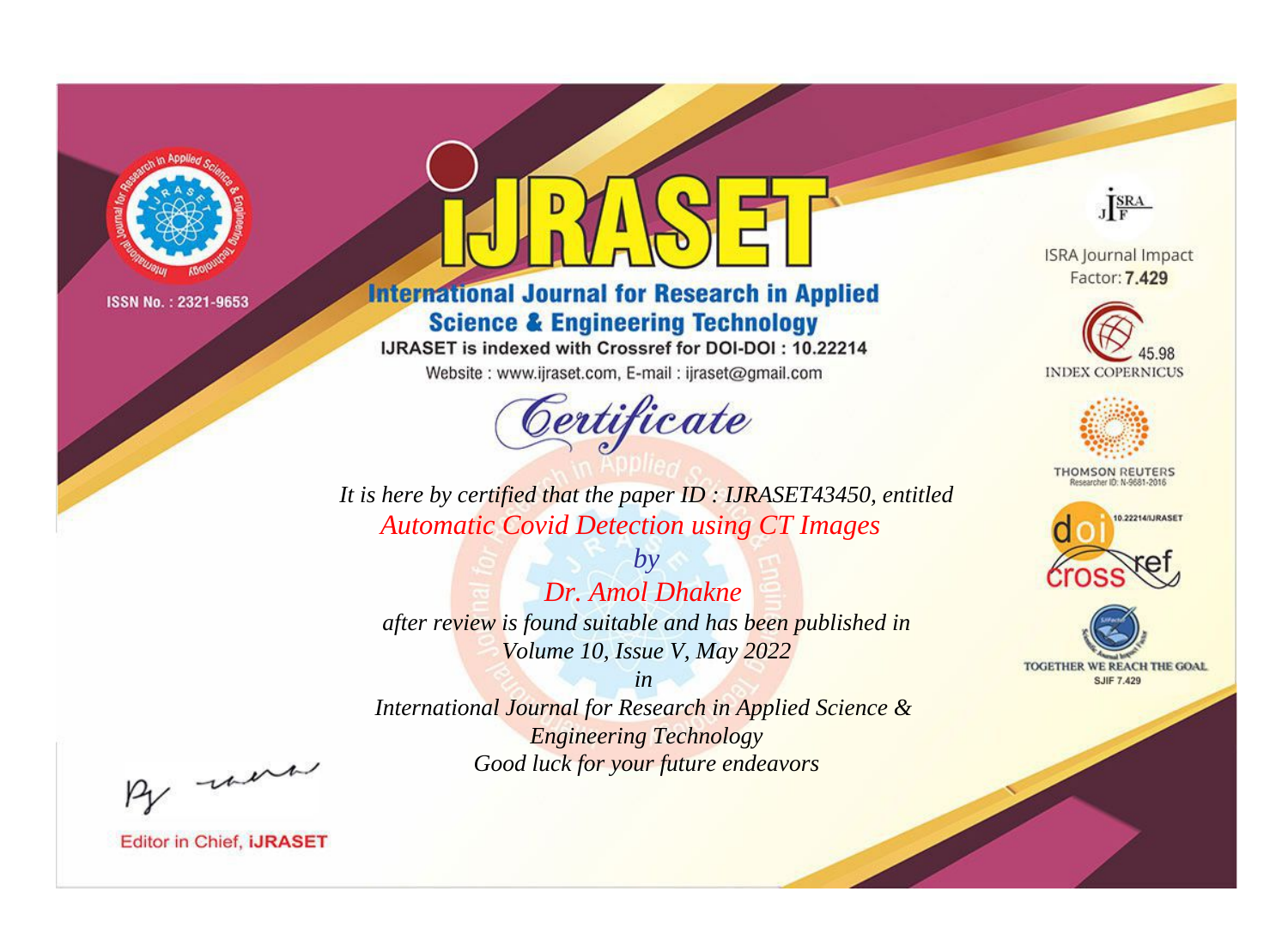

# **International Journal for Research in Applied Science & Engineering Technology**

IJRASET is indexed with Crossref for DOI-DOI: 10.22214

Website: www.ijraset.com, E-mail: ijraset@gmail.com



JERA

**ISRA Journal Impact** Factor: 7.429





**THOMSON REUTERS** 



TOGETHER WE REACH THE GOAL **SJIF 7.429** 

It is here by certified that the paper ID: IJRASET43450, entitled **Automatic Covid Detection using CT Images** 

 $b\nu$ Charushila Kakade after review is found suitable and has been published in Volume 10, Issue V, May 2022

 $in$ International Journal for Research in Applied Science & **Engineering Technology** Good luck for your future endeavors

By morn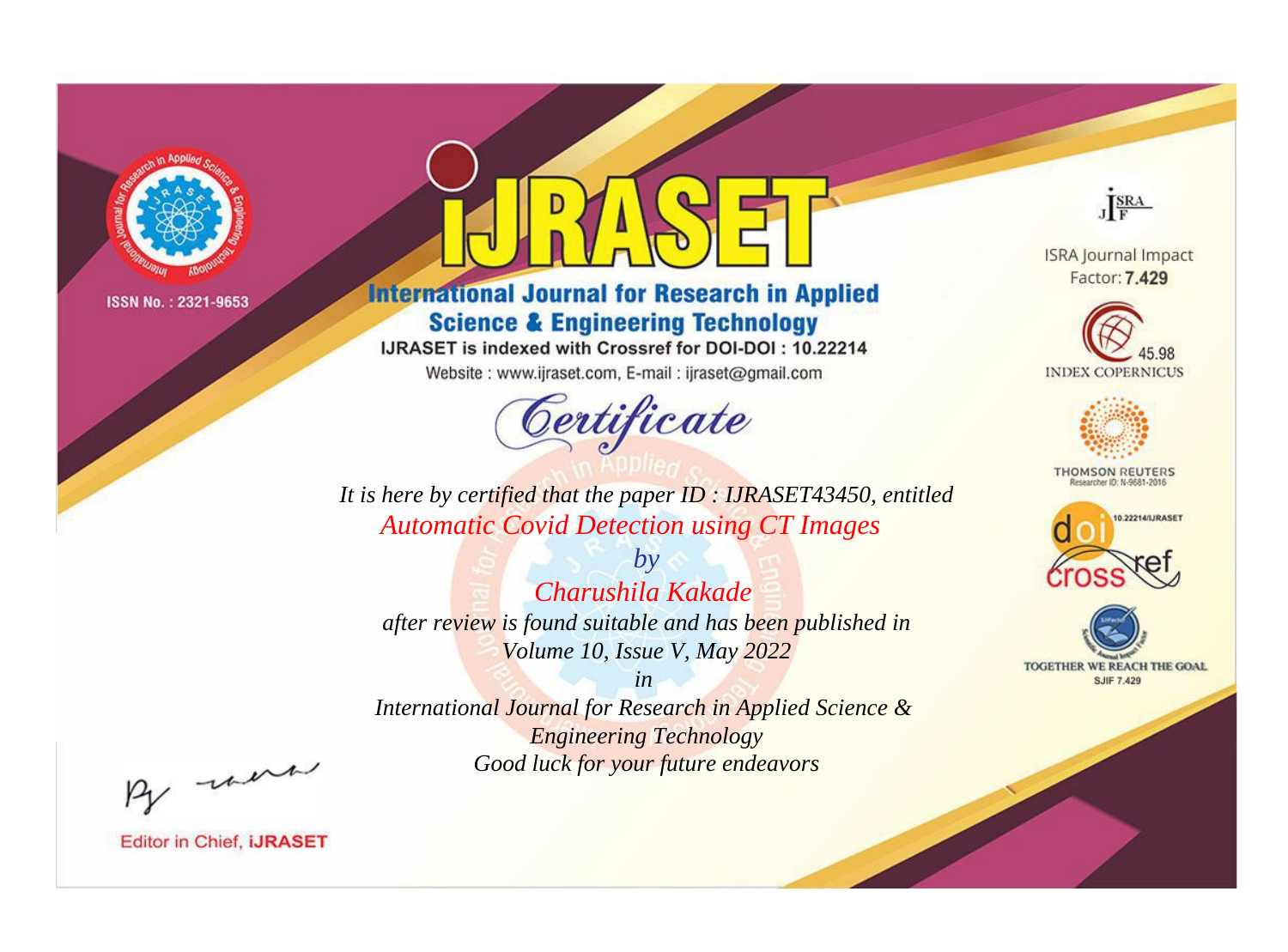

# **International Journal for Research in Applied Science & Engineering Technology**

IJRASET is indexed with Crossref for DOI-DOI: 10.22214

Website: www.ijraset.com, E-mail: ijraset@gmail.com



JERA

**ISRA Journal Impact** Factor: 7.429





**THOMSON REUTERS** 



TOGETHER WE REACH THE GOAL **SJIF 7.429** 

*It is here by certified that the paper ID : IJRASET43450, entitled Automatic Covid Detection using CT Images*

*by Nilesh Katkar after review is found suitable and has been published in Volume 10, Issue V, May 2022*

*in* 

*International Journal for Research in Applied Science & Engineering Technology Good luck for your future endeavors*

By morn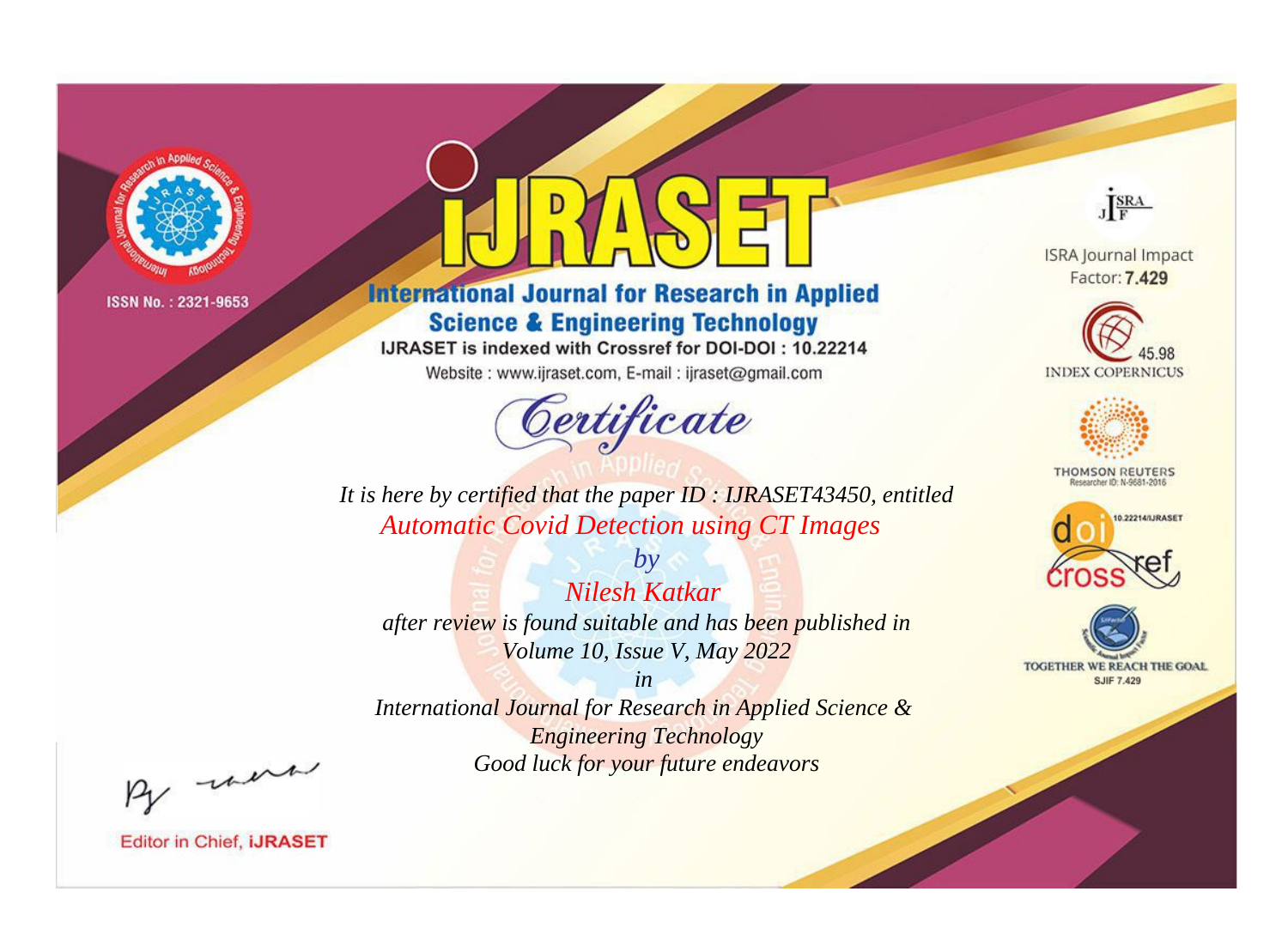

# **International Journal for Research in Applied Science & Engineering Technology**

IJRASET is indexed with Crossref for DOI-DOI: 10.22214

Website: www.ijraset.com, E-mail: ijraset@gmail.com



JERA

**ISRA Journal Impact** Factor: 7.429





**THOMSON REUTERS** 



TOGETHER WE REACH THE GOAL **SJIF 7.429** 

*It is here by certified that the paper ID : IJRASET43450, entitled Automatic Covid Detection using CT Images*

*by Sayali Kamble after review is found suitable and has been published in Volume 10, Issue V, May 2022*

*in* 

*International Journal for Research in Applied Science & Engineering Technology Good luck for your future endeavors*

By morn